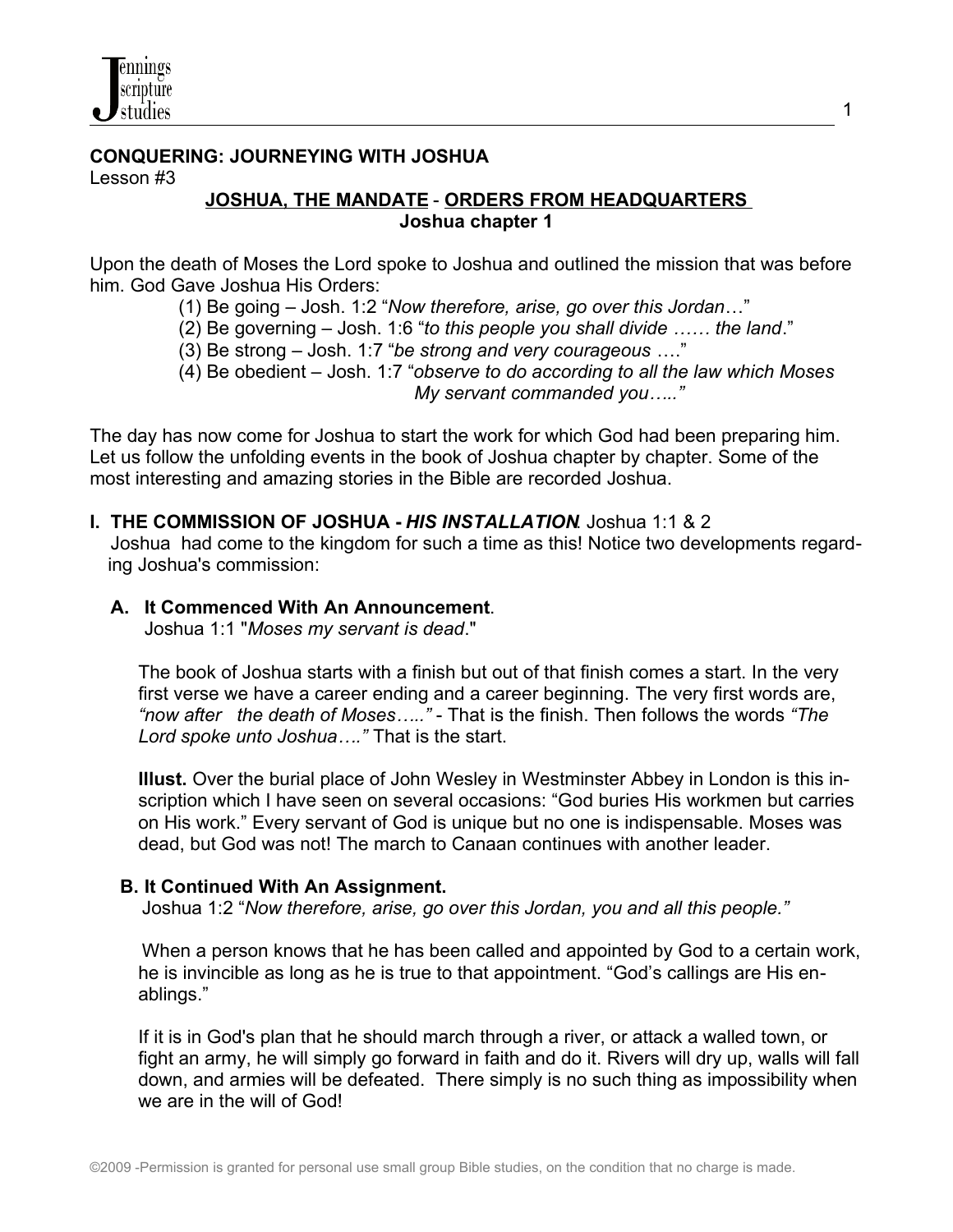The supreme question for each of us when we are faced with a new task is not whether we possess sufficient strength, qualification, ability or expertise – but is this the will of God for me? And if we are in the will of God, doing the will of God, there is no further cause for anxiety or hesitation. Meditate on the following by an unknown author:

> "The will of God will never take you, Where the grace of God cannot keep you. Where the arms of God cannot support you, Where the riches of God cannot supply your needs, Where the power of God cannot endow you.

 The will of God will never take you, Where the spirit of God cannot work through you, Where the wisdom of God cannot teach you, Where the army of God cannot protect you, Where the hands of God cannot mold you.

 The will of God will never take you, Where the love of God cannot enfold you, Where the mercies of God cannot sustain you, Where the peace of God cannot calm your fears, Where the authority of God cannot overrule for you.

 The will of God will never take you, Where the comfort of God cannot dry your tears, Where the Word of God cannot feed you, Where the miracles of God cannot be done for you, Where the omnipresence of God cannot find you."

**II. THE CONFIRMATION OF JOSHUA -** *HIS INSPIRATION***.** Joshua 1:3-9 God confirmed Joshua's commission in three ways:

## **A. CONFIRMED BY GOD'S PROMISES.**

The first 9 verses of chapter one seem to throb with promises. As Joshua stood on the threshold of his great task, God gave him promise after promise to confirm his faith:

(1) He promised him Property - 1:2-4

(2) He promised that he would Prevail – 1:5

- (3) He promised him Prosperity 1:8
- (4) He promised His Presence 1:5,9

Perhaps in the years of war that lay ahead of him, Joshua would often recall God's promises and would gain inspiration to go on.

ILLUST: In answer to a letter from his mission board asking him, "What are the prospects in Burma?" Adonarim Judson wrote: "The prospects are bright as the promises of God."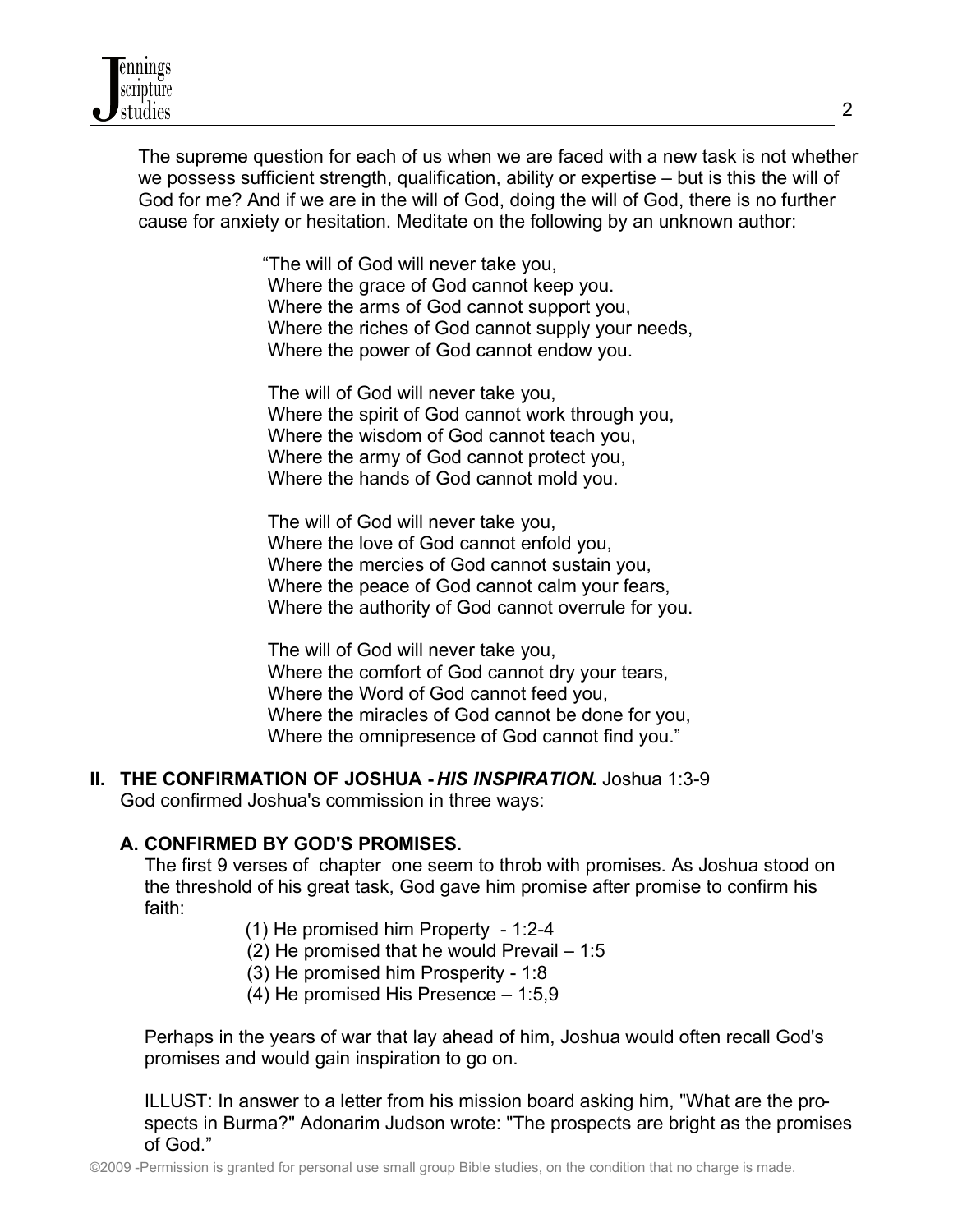## **B. CONFIRMED BY GOD'S PRESENCE. 1:5 & 9**

He is Emmanuel, God with us! In the conscious presence of God, all life assumes a different character, takes on a new quality because the awareness of the presence of God brings confidence to His people and cowardice to their enemies. What an inspiration to Joshua was the awareness of God's presence!

### **C. CONFIRMED BY GOD'S PRECEPTS. 1:6-9**

The Lord intended for Joshua to be a man of the Book:

- *It is to be in his mouth "Do not let this book of the law depart from your mouth."* Talk about it! Declare it!
- **It is to be in his mind** "*meditate on it day and night"* think about it! If any man's position might excuse him from meditating on the Word of God, it certainly would have been Joshua's with all his duties. But he is not excused, and neither are we!
- *It is to be his mandate* do it! Demonstrate it. *"Do everything written in it"* then he will prosper and be successful - and I might add, so will we!

The New Testament believer has been given the same provisions:

- Promises? Yes, many more than Joshua had!
- Presence? Yes, "*I am with you always"; "I will never leave you nor forsake you."*
- Precepts? Yes, a complete canon of Holy Scripture that Joshua did not have! All this should be confirmation enough for anyone!

 **Illust:** David Livingston, the great missionary to Africa, had the same confirming evidences that Joshua had, and he wrote these words:

 *"Lord, send me anywhere, Only go with me; Lay any burden on me; Only sustain me. Sever any tie save the tie that Binds me to Thy heart, Lord Jesus, my King, 0, consecrate my life, Lord, to Thee."*

 Have you made the same consecration as Joshua and David Livingston and many another servant of God?

## **III. THE COMMUNICATION BY JOSHUA -** *HIS INSTRUCTIONS*.

Notice that the Lord speaks - v.1-9; Joshua speaks -v.10-15, and then the people speak, v.16-18.

Joshua has received his commission and his confirmation, now he communicates God's message to his people:

## **A. THE COMMAND OF JOSHUA**. 1:10-11